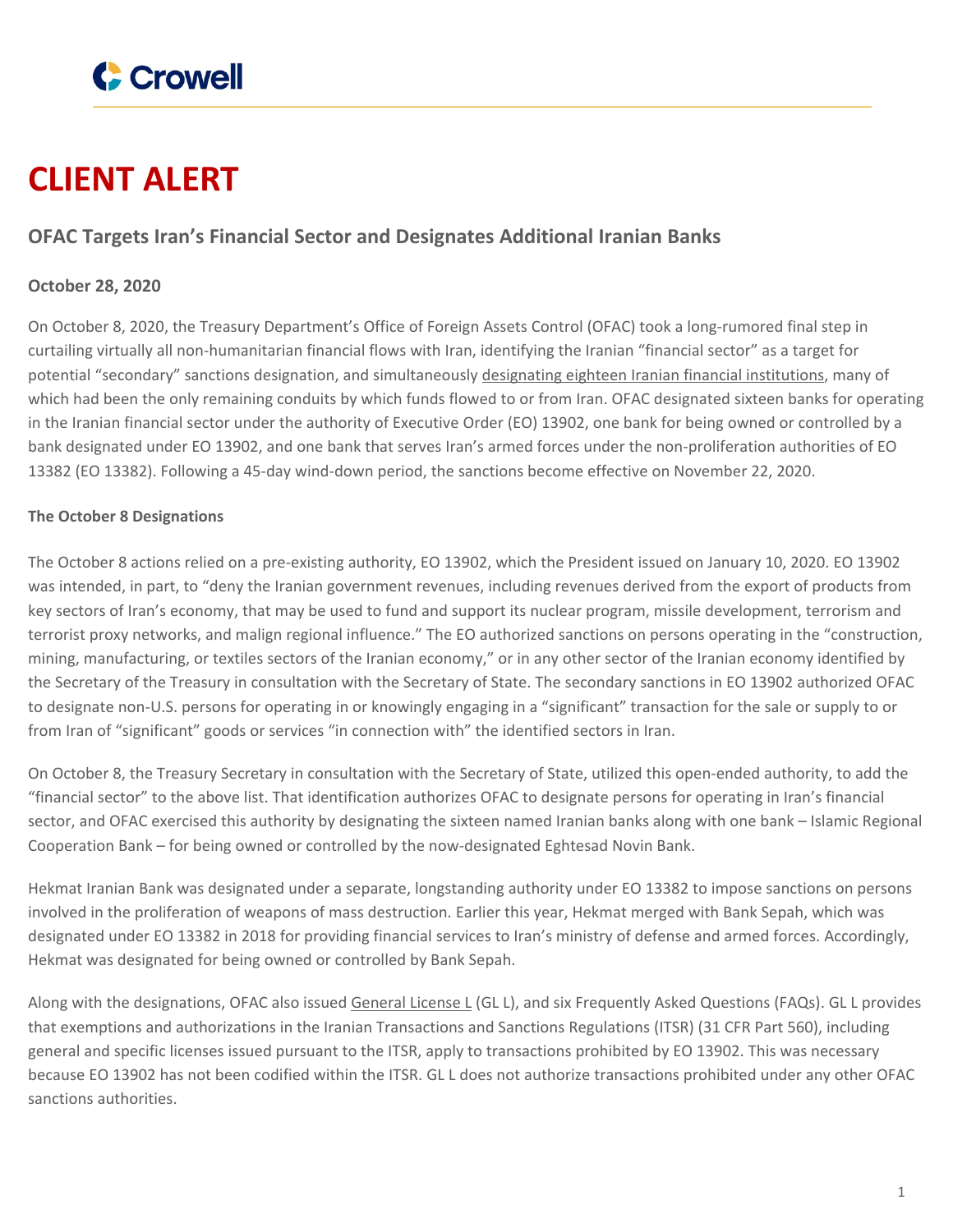

Treasury made a point to state several times in the press release that these designations are directed at the Government of Iran not the Iranian people, and authorized humanitarian trade can continue. To this point, GL L emphasizes that EO 13902 does not prohibit any transactions "for the provision (including any sale) of agricultural commodities, food, medicine, or medical devices to Iran."

FAQ 846 clarifies that the October 8 designations per EO 13902 do not affect waivers issued by the Department of State and exceptions set forth in Iranian Freedom and Counter-proliferation Act of 2012 (IFCA) *only for the duration of the 45-day winddown period*. FAQ 846 explains that the State Department is currently assessing whether these waivers will be modified "prior to the close of the wind-down period to account for actions taken pursuant to EO 13902." OFAC directs any questions on this issue to the State Department for guidance.

#### **Legal Implications**

OFAC's action will have immediate legal impacts on U.S. and non-U.S. activity with Iran, including likely restricting even permissible trade as U.S. and non-U.S. parties further limit Iran-related payments:

- **Limited Legal Effect on U.S. Persons**: The designations should have a limited legal effect on U.S. Persons. Specifically, U.S. Persons were generally prohibited from conducting virtually all activity with Iranian financial institutions even prior to these designations. Further, pursuant to GL L, OFAC has clarified that to the extent activity was previously authorized under the ITSR, it remains authorized with these newly designated banks.
- **Designation Risk for Foreign Financial Institutions (FFIs)**: The designations do, however, increase risk for FFIs interacting with these banks. Specifically, prior to the designations, FFIs would not have been subject to sanctions risk simply for transacting with the Iranian financial sector or these newly designated banks, though of course they could have faced such designation risk for other aspects of Iran-related activity (*e.g.*, the payment being processed was ultimately for the benefit of an SDN or a previously identified sector). Now, pursuant to EO 13902, FFIs can be designated for having "knowingly conducted or facilitated any significant financial transaction" (1) for the sale, supply, or transfer to or from Iran of significant goods or services used in connection with Iran's financial sector; or (2) for or on behalf of any of the newly designated Iranian banks (or any other person designated pursuant to EO 13902). FFIs considering engaging in activity with these banks will therefore need to consider what activity might be considered "significant" by OFAC. OFAC did provide guidance that the following activities would not be considered "significant":
	- 1. **Activity within 45 Day Wind-down**: First, FAQ 845 provides a 45-day wind down period for non-U.S. persons engaged in previously non-sanctioned transactions with the designated Iranian banks to conclude such transactions without risking sanctions exposure.
	- 2. **Activity that Would Be Permissible for U.S. Persons**: Second, in FAQ 847, OFAC explains that it "would not generally view transactions or activities by non-U.S. persons to be sanctionable if they are consistent with activities permissible by U.S. persons." OFAC continues to emphasize that U.S. persons are authorized under GL L to undertake any activity authorized by the ITSR and also that EO 13902 does not prohibit any person to conduct or facilitate "a transaction for the provision (including any sale) of agricultural commodities, food, medicine, or medical devices to Iran."
	- 3. **Humanitarian Related Activity**:Third, OFAC notes that, consistent with prior guidance on EO 13902, "foreign financial institutions and other non-U.S. persons would not generally risk exposure to U.S. sanctions for engaging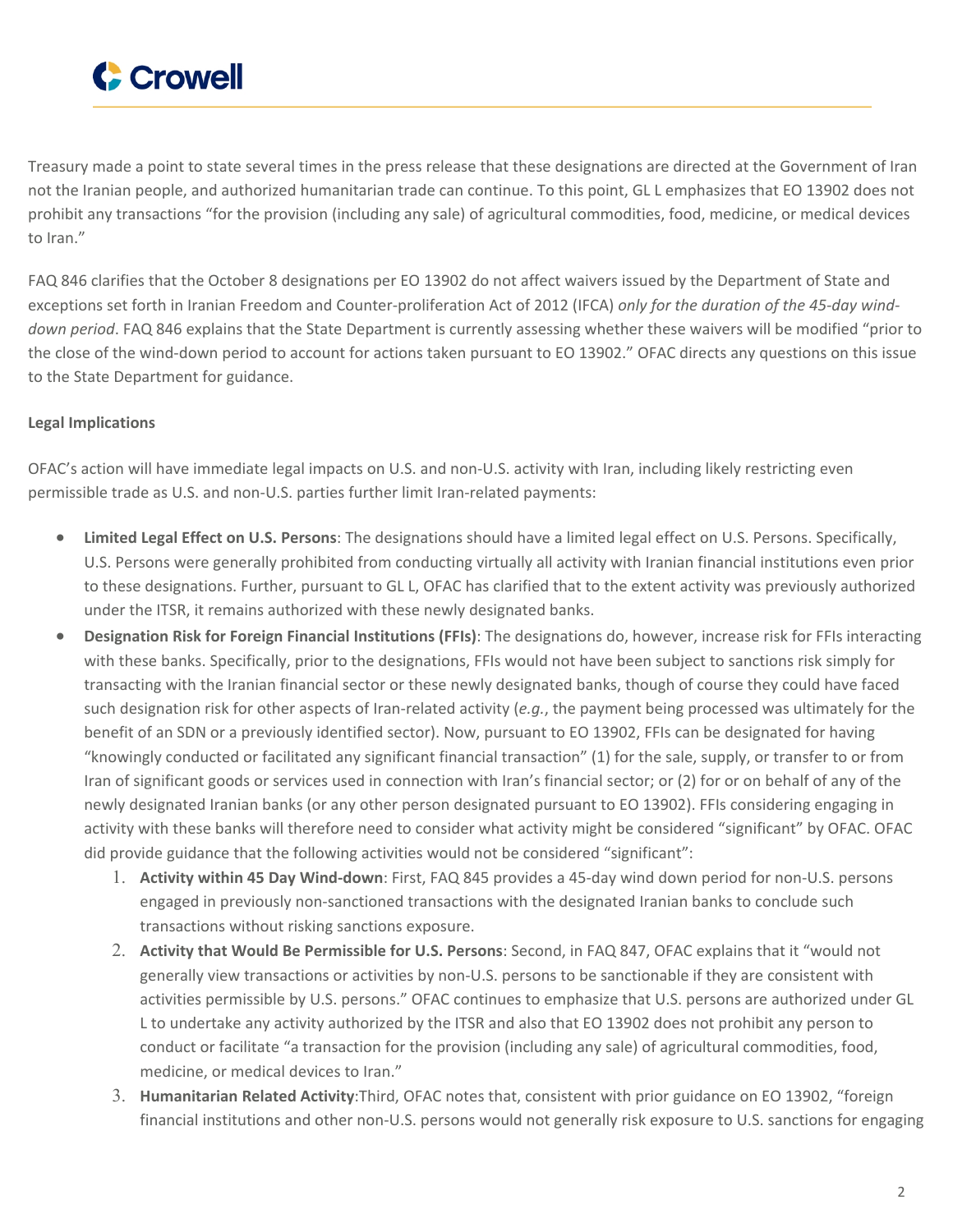

in transactions for the purpose of supporting the sale, supply, or transfer of certain goods and services to Iran or for manufacturing of such goods in Iran … to ensure the protection of life, health, and safety," so long as such goods were for use in Iran and not for export. Covered items include "products used for sanitation, hygiene, medical care, medical safety, manufacturing safety, including soap, hand sanitizer, ventilators, respirators, personal hygiene products, diapers, infant and childcare items, personal protective equipment, manufacturing safety systems, safety devices, alarm systems, and ventilation systems."

4. **Activity Deemed Not "Significant"**: Finally, OFAC states that it "continues to analyze whether select types of transactions and activities may, nonetheless, be non-significant and, thus, not sanctionable even after the end of the wind-down period," and indicates that it expects to issue additional guidance on "the scope of transactions and activity by non-U.S. persons" that will be sanctionable following the wind-down period, as well as definitions relating to the financial sector of the Iranian economy and goods or services used in connection with the financial sector of the Iranian economy, for purposes of evaluating sanctions risk under EO 13902.

#### **Practical Implications**

The identification of Iranian's financial sector and the October 8 designation of 18 major Iranian financial institutions is in line with this Administration's use of sanctions as a national security tool to financially isolate the Iranian government. Although U.S. financial institutions have long avoided business with any Iranian bank, the new designations appear intended to deter non-U.S. financial institutions from doing business with the designated Iranian banks. Additional guidance from OFAC should shed light on how it intends to enforce the secondary sanctions provisions in EO 13902, but overall it remains to be seen how European banks in particular respond to this step, as the European Union, Germany, France, and the United Kingdom still participate in the Joint Comprehensive Plan of Action with Iran regarding its nuclear program.

Separate, while Treasury repeatedly emphasized that these actions should not interfere with humanitarian trade, it is unclear if the limitation in EO 13902 and the terms of GL L provide sufficient comfort for people to continue such authorized transactions to the extent they involve the designated banks. Banks seeing any of the designated Iranian financial institutions in transaction information or payment messages may decide the business is not worth the risk of a secondary sanctions designation and thus reject transactions that may be covered by EO 13902's humanitarian exemptions.

For more information, please contact the professional(s) listed below, or your regular Crowell & Moring contact.

**[Caroline](https://www.crowell.com/professionals/Caroline-Brown) E. Brown** Partner – Washington, D.C. Phone: +1.202.624.2509 Email: [cbrown@crowell.com](mailto:cbrown@crowell.com)

**[Carlton](https://www.crowell.com/professionals/Carlton-Greene) Greene** Partner – Washington, D.C. Phone: +1.202.624.2818 Email: [cgreene@crowell.com](mailto:cgreene@crowell.com)

**Jeffrey L. [Snyder](https://www.crowell.com/professionals/Jeffrey-Snyder)** Partner – Washington, D.C. Phone: +1.202.624.2790